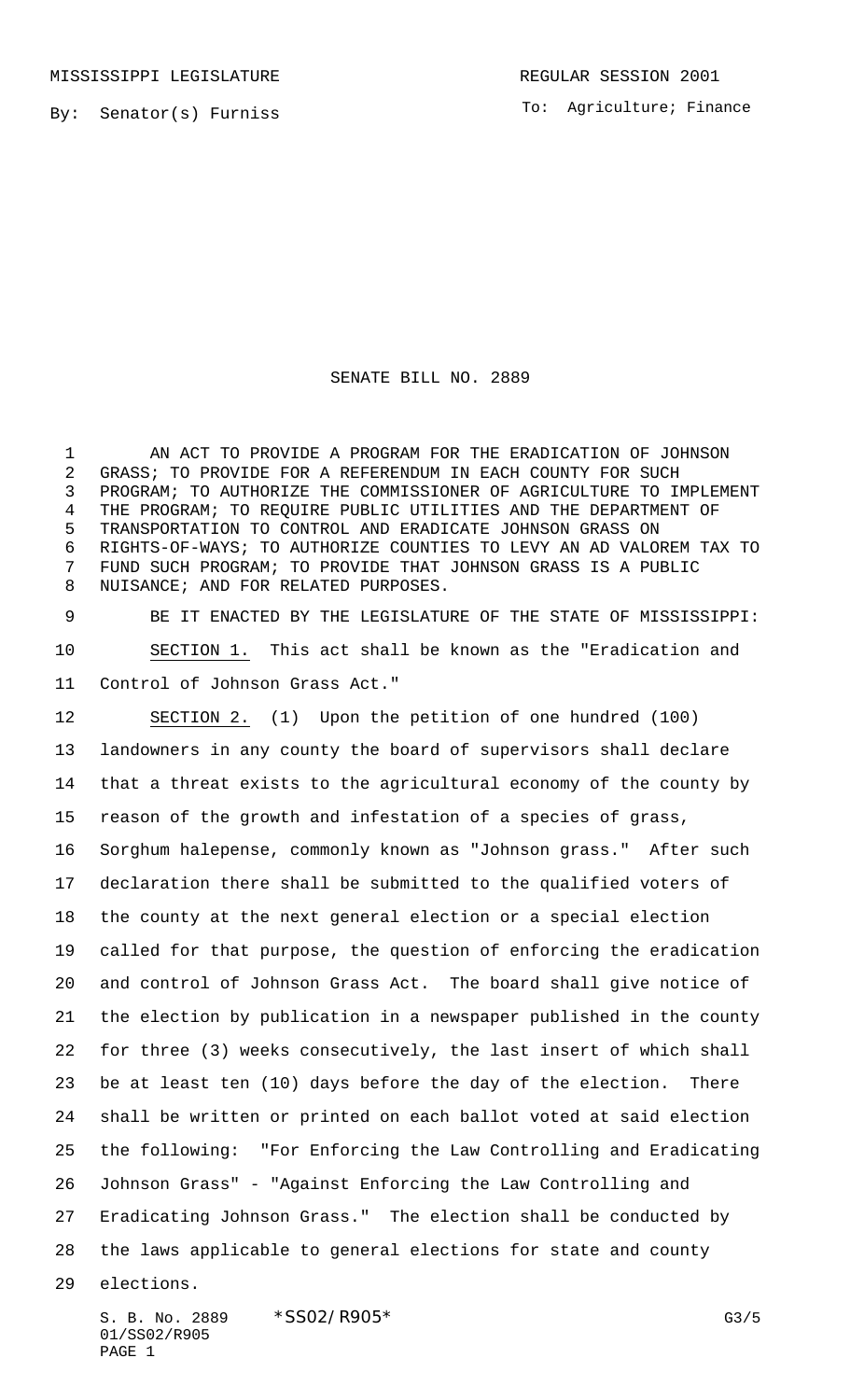(2) If a majority of the votes cast at the election are in favor of enforcing the law controlling and eradicating Johnson grass, the chancery clerk shall, within ten (10) days after the election, notify the Commissioner of Agriculture of the result of the election. If a majority of the votes cast at the election are not in favor of enforcing such law, the question shall not be resubmitted for at least two (2) years after the election.

 SECTION 3. (1) The Commissioner of Agriculture shall, within thirty (30) days after receipt of the notice from the chancery clerk of the county, declare such county a "Johnson Grass Extermination Area" and the Commissioner of Agriculture shall cause suitable notice to be published in a newspaper in the county for three (3) consecutive weeks. The notice shall contain, among other things, that the county has been declared a Johnson grass extermination area and that all property owners in the county shall, no later than April 30th of the subsequent year, take steps toward controlling and eradicating Johnson grass on all lands owned by them or under their control.

 (2) The Commissioner of Agriculture shall, within ten (10) days after receipt of the notice provided in subsection (1), appoint a three-man County Weed Control Board, composed of citizens of the county, to serve as advisors and to assist in the administration of this act and to perform such other duties as prescribed by the Commissioner of Agriculture. Members of the board shall receive no salary but shall be fairly reimbursed by the county for necessary expenses incurred in performance of their duties.

 SECTION 4. (1) The Commissioner of Agriculture shall have the following duties:

 (a) He shall supervise the control and eradication of Johnson grass;

 (b) He shall inspect lands and places for compliance with this act;

S. B. No. 2889 \* SS02/R905\* 01/SS02/R905 PAGE 2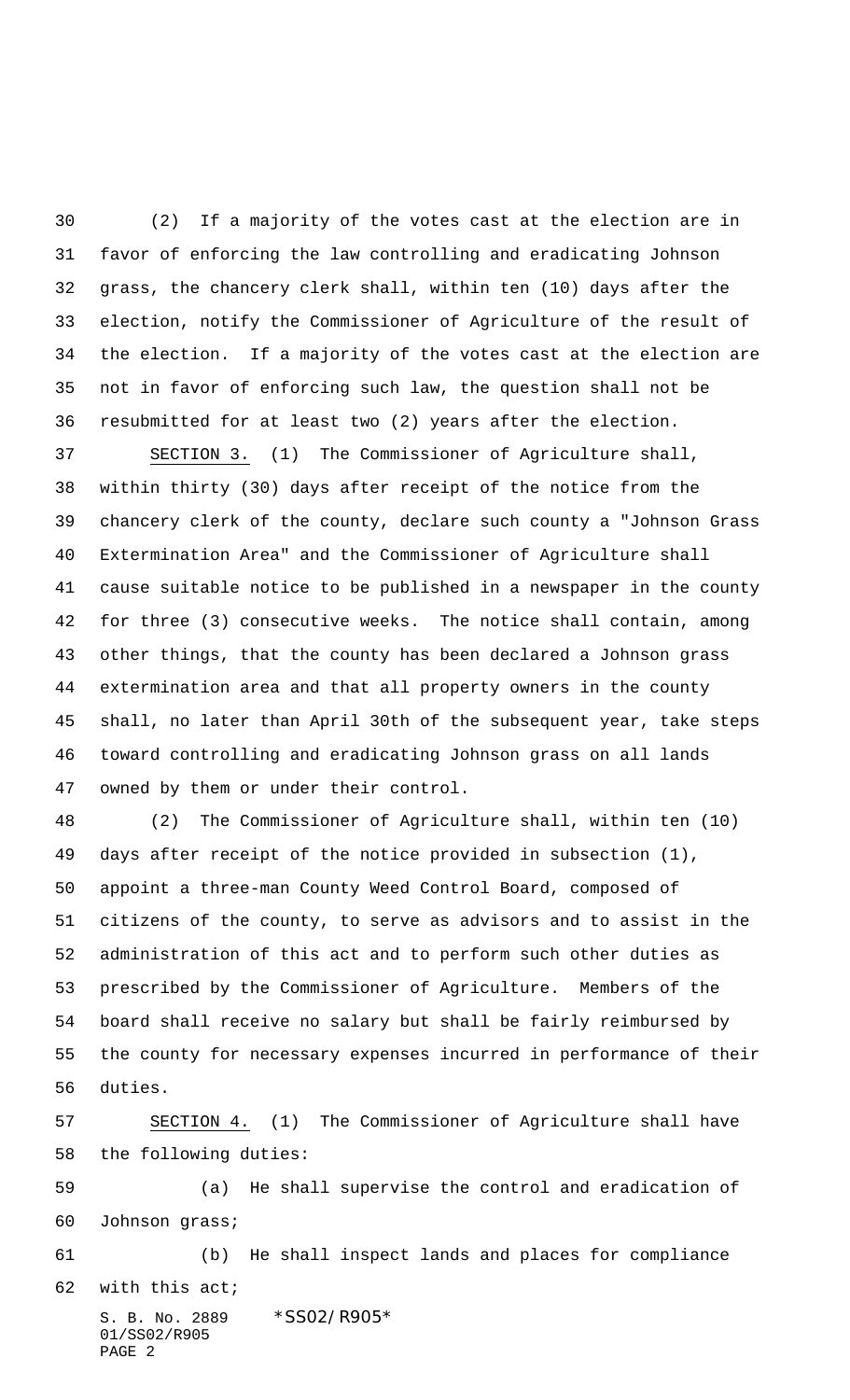(c) He shall inform himself of the origin, nature and appearance of Johnson grass and the manner in which it is disseminated and shall follow recommendations as to the best and approved method to control, eradicate and prevent the dissemination of Johnson grass;

 (d) He shall cooperate with and have authority to enter into cooperative agreements with state and federal agencies and departments for the furtherance of the control and eradication of Johnson grass. He shall make all rules and regulations for carrying out the provisions and requirements of this act.

 (2) The County Weed Control Board under the supervision of the Commissioner of Agriculture shall inspect or cause to be inspected all lands of the county between the dates of August 15th and October 31st of each year during which the county is classed as a Johnson grass extermination area. The Commissioner of Agriculture, or his designated representative, as well as the County Weed Control Board or the designated representative of the board, shall have the right of ingress or egress upon all lands in the county in making an inspection or performing any other duties imposed by this act. All failure to comply with this act shall be reported to the prosecuting attorney of the county and it shall be his duty to prosecute all violations of this act.

 SECTION 5. It shall be the duty of public utilities, the Department of Transportation, the boards of supervisors, railroads, drainage districts, special road districts and other public and quasi-public corporations and every landowner in Johnson grass extermination areas:

 (a) To control and eradicate Johnson grass and to prevent its regrowth and reinfestation on all lands, rights-of-way 92 and easements owned, occupied or controlled by them;

 (b) To employ methods of control and eradication and for the prevention of the regrowth and reinfestation of Johnson

S. B. No. 2889 \*SS02/R905\* 01/SS02/R905 PAGE 3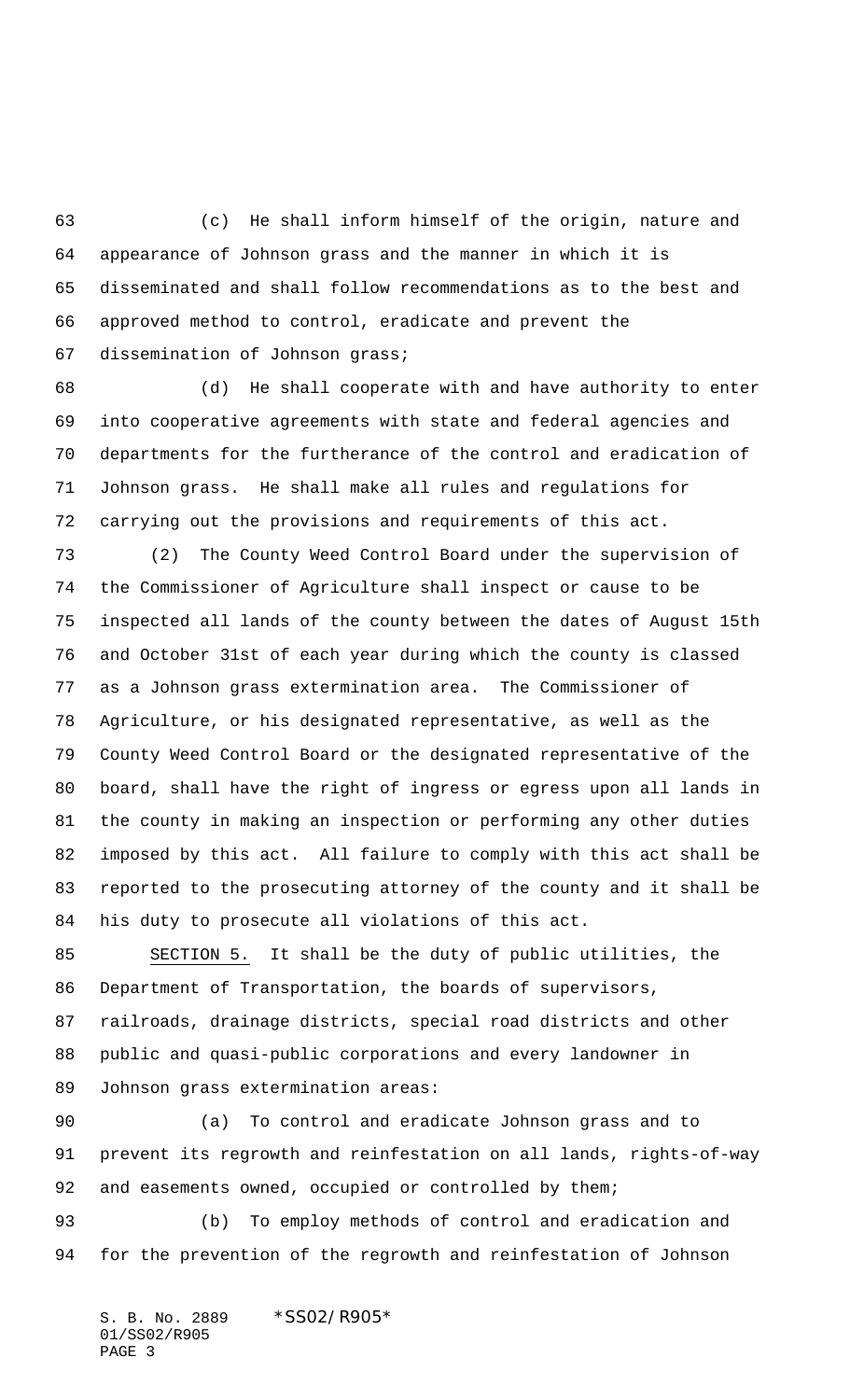grass as directed by the Commissioner of Agriculture of the County Weed Control Board;

 (c) To comply with all orders, rules and regulations promulgated by the Commissioner of Agriculture pursuant to this act.

 SECTION 6. The existence or growth of Johnson grass in an electing county is hereby declared to be a public and common nuisance and the prosecuting attorney for each county shall have the duty to bring an action in the circuit court of the county to enjoin such nuisance. The action shall be in the name of the State of Mississippi and shall be against all persons permitting or maintaining such nuisance. The complaint in the action shall recite that thirty (30) days' advance notice of the action has been served upon the defendants thereto, and that the defendants have taken no suitable action to comply with the provisions of the law prior to the filing of the complaint. Any landowner whose land is adjacent to or within one hundred (100) feet of land on which such nuisance is permitted or maintained and who is undertaking a Johnson grass control program may bring a civil action for injunction against any person permitting or maintaining such nuisance and shall, in addition to injunctive relief, be entitled to recover as a penalty the sum of Five Hundred Dollars (\$500.00) as well as a reasonable attorney fee and any actual damages sustained as a result of such nuisance.

S. B. No. 2889 \* SS02/R905\* 01/SS02/R905 SECTION 7. The board of supervisors of any county declared a Johnson grass extermination area, in addition to any and all taxing powers which it may possess, shall be authorized to levy upon all property subject to its authority a tax in an amount not to exceed one (1) mill for the purpose of paying the expenses of the County Weed Control Board or the agent of the board in making the inspection required under this act and for the expense of controlling and eradicating Johnson grass on county roads and rights-of-way, provided that not more than twenty-five percent

PAGE 4